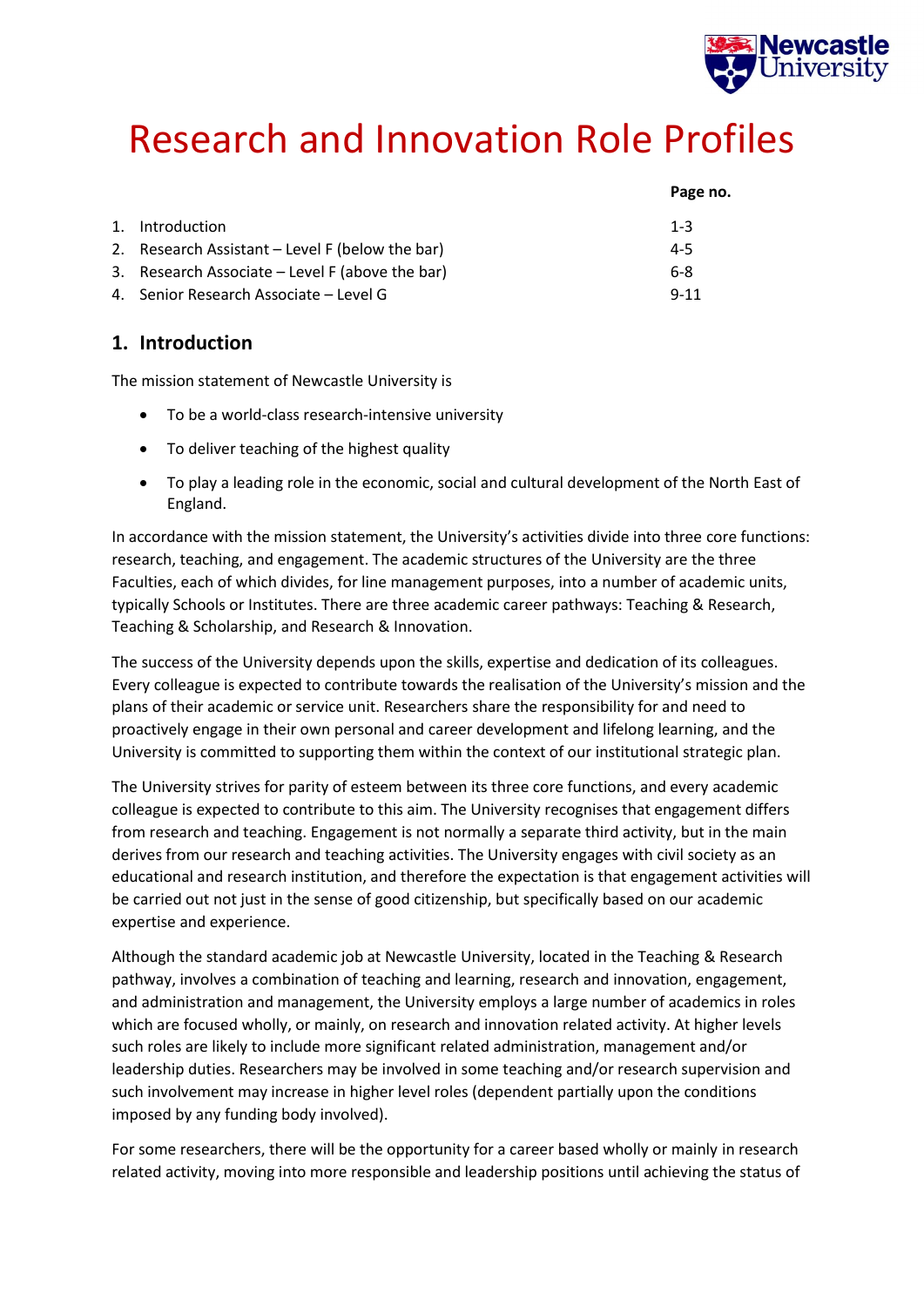Reader and then Chair. However, others may wish to move into a post which combines teaching and research related activity and they should be encouraged to build up a portfolio of teaching experience.

This document contains three Research & Innovation role profiles. They set out the levels of contribution by academic colleagues, whose roles are focused wholly or mainly on research related activity, covering the roles of Research Assistant, Research Associate and Senior Research Associate. Appointment or promotion at Level H will be to Principal Research Associate (equivalent to Senior Lecturer) or Reader; the route to Level I will generally by via a Professorial appointment or promotion.

Each level within the researcher role profiles subsumes the competences of any lower levels. These profiles set out firstly the generic competences and responsibilities expected of role holders at each level and secondly the general qualifications and experiences needed for entry at a particular level. It is unlikely that any single individual will be applying all these competences at any one time but they would be expected to display most of them over a period of time. Care should be taken by academic managers to ensure quality of opportunity in relation to the allocation of roles and responsibilities to ensure that the appropriate competences and experience can be acquired for progression to the appropriate higher level post.

Given the wide variety of research projects undertaken within the University and the different regimes established by the various Research Councils and other Funding Bodies, the actual activities and research outputs of researchers at similar levels may vary substantially. The role profiles have been broadly drawn, so that the basic competences and responsibilities expected of researchers at a particular grade will be broadly similar across the faculties. The role profiles are designed to describe the basic competences and responsibilities expected of researchers at each level, and should sit alongside the specific job description and person specification for the post.

In addition to the relevant role profile and expectations outlined in the job description and person specification, all researchers have the following generic responsibilities under the Concordat to support the Career Development of Researchers:

### **Generic Responsibilities**

- Conduct research and disseminate research results in an honest and ethical manner, and contribute to the wider body of knowledge.
- Exercise and develop increased capacity for independent, honest and critical thought throughout their careers.
- Recognise that the primary responsibility for managing and pursuing their career is theirs. Researchers should identify training needs and actively seek out opportunities for learning and development to further that career and take personal responsibility for their choices.
- Keep a record of personal development planning and CPD activities. Recognise that the skills and achievements required to move on from a research position may not be the same as the skills and achievements which were displayed to reach that position.
- Ensure that career development requirements and activities are regularly discussed, monitored and evaluated throughout the year in consultation with their research manager and mentor, and that they commit themselves fully to all such activities.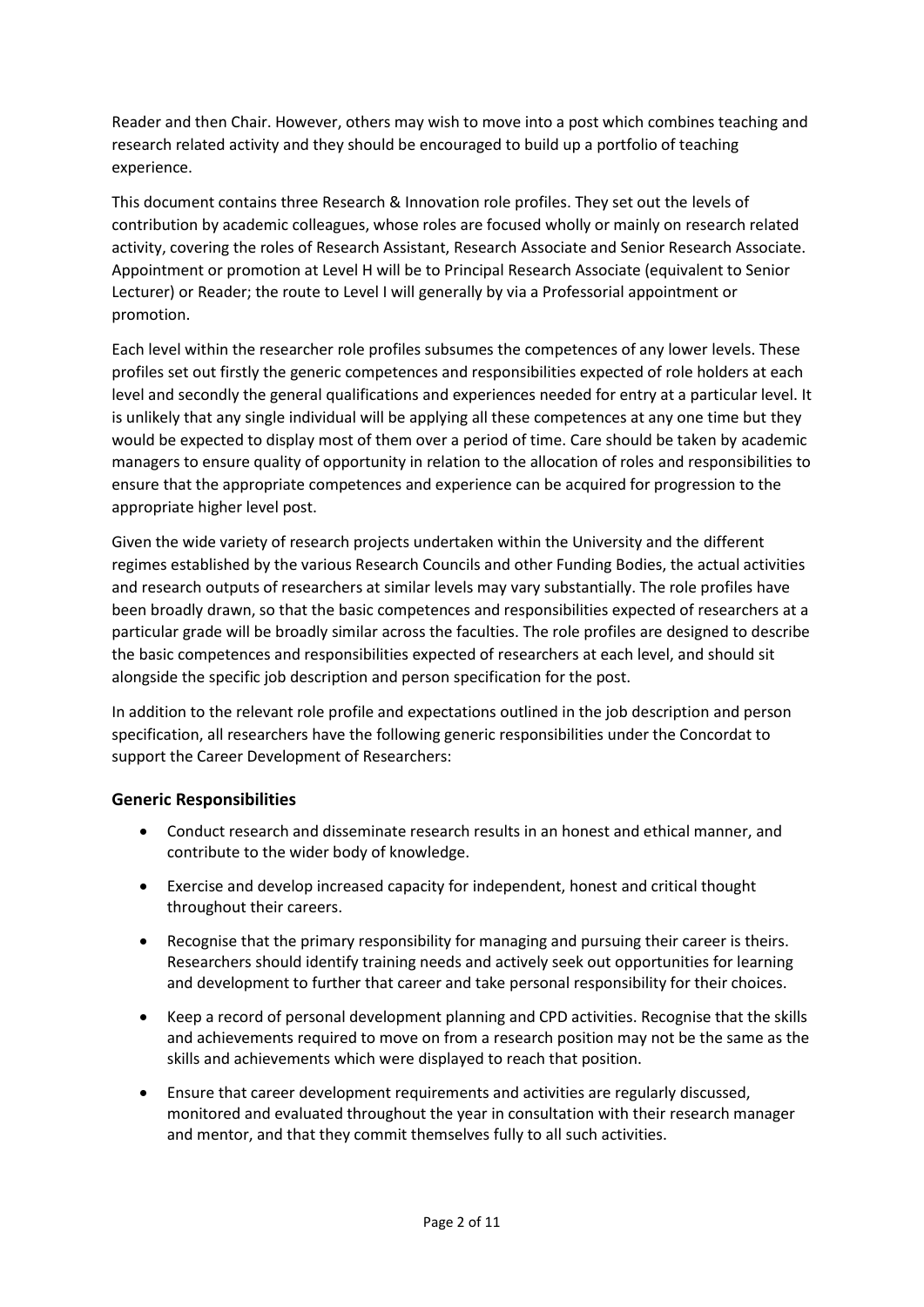- Develop the skills of knowledge transfer and exploitation and use them in policy making and the commercialization of research for the benefit of the University as well as the wider society and economy as a whole.
- Maintain a close and professional understanding of current developments in scholarship in their subjects.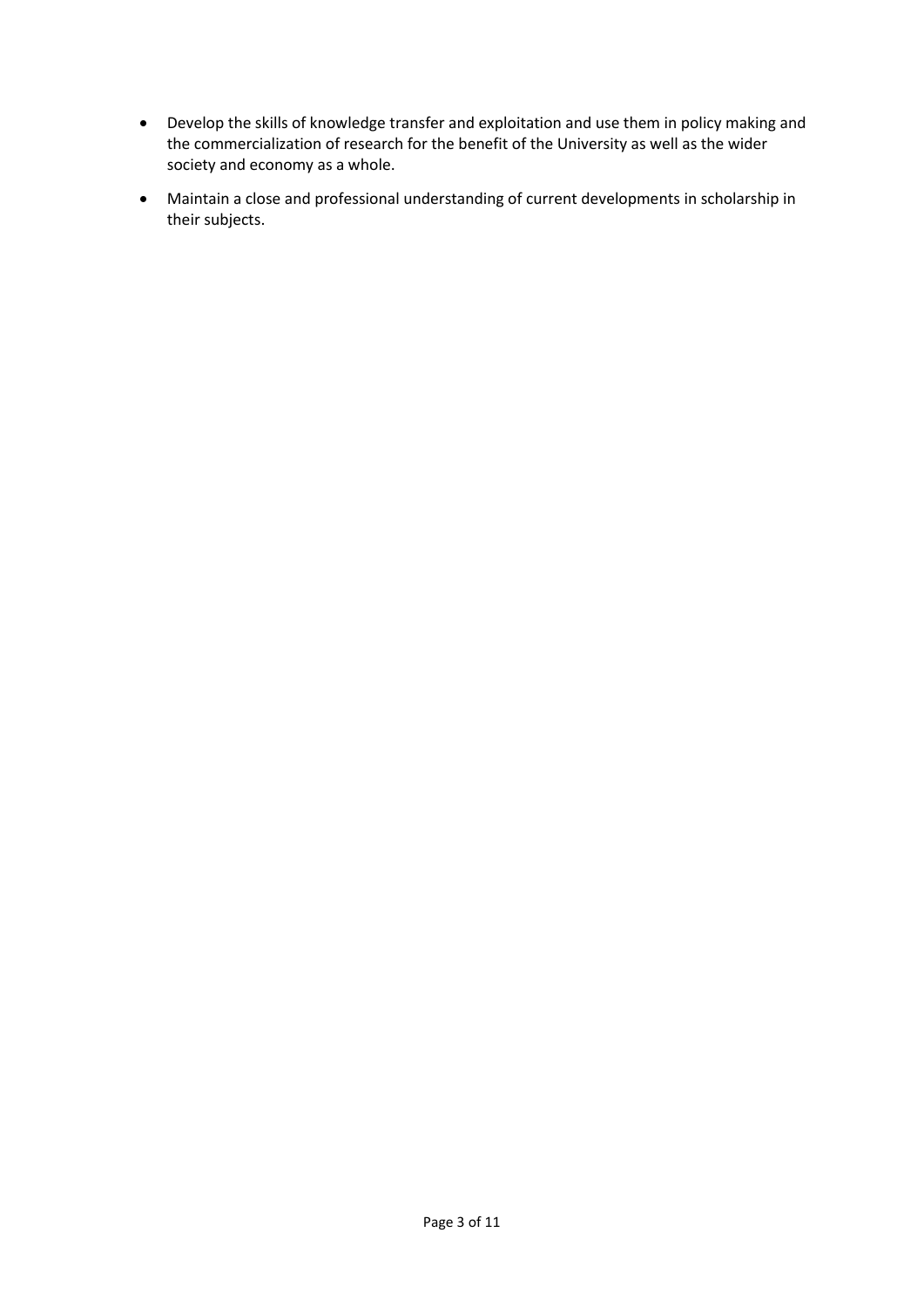# **2. Research Assistant – Level F (below the bar)**

#### **Role Summary**

Role holders at this level are concerned with assisting and individual research leader or team to conduct a particular study (or group of studies). They will generally be involved in data generation and/or collection using standard and well-defined methods developed by others. Examples may include the acquisition and interpretation of research data and results, running analyses and tests using specified and agreed techniques and models, or gathering and analysing information such as literature searches or surveys. They will be working under close supervision by, and direction from, a more senior researcher, who will be ultimately responsible for the project. This may be the entry level for some colleagues who are expected to train and/or develop to take on more senior researcher roles as their career progresses. Role holders will be provided with academic and pastoral support within the School/Institute (including counselling on realistic career goals and opportunities) and training will be available which is designed to develop their competences and to prepare them to take on more responsibilities associated with a higher grade.

#### **Responsibilities**

- Contribution to the research programme of the School/Institute under the clear guidance of an academic colleague or Principal Investigator.
- Use initiative and creativity to analyse and interpret research data and draw conclusions on the outcomes.
- Co-ordinate own work with that of others, deal with problems which may affect the achievement of research objectives and contribute to the planning of the project(s).
- Present information on research progress and outcomes to a Principal Investigator or groups overseeing the research project.
- Write up results from own research activity and provide input into the research project's dissemination, in whatever form (report, papers, chapters, books).
- Work to deadlines and manager, with support, competing priorities.
- Ensure that personal knowledge in relevant fields of study is kept up to date.
- Use research resources (including, where required, laboratories, workshops and specialist equipment) as appropriate.
- Maintain academic standards and freedom, and work in accordance with university policies (e.g. equal opportunities, health and safety policies).
- Possible supervision and demonstration duties within undergraduate laboratories and example classes or in teaching small seminar classes.
- Undertake relevant training and development activities to develop capacity for taking on wider responsibilities.
- Develop, with advice, an awareness of own professional development needs and a personal development strategy.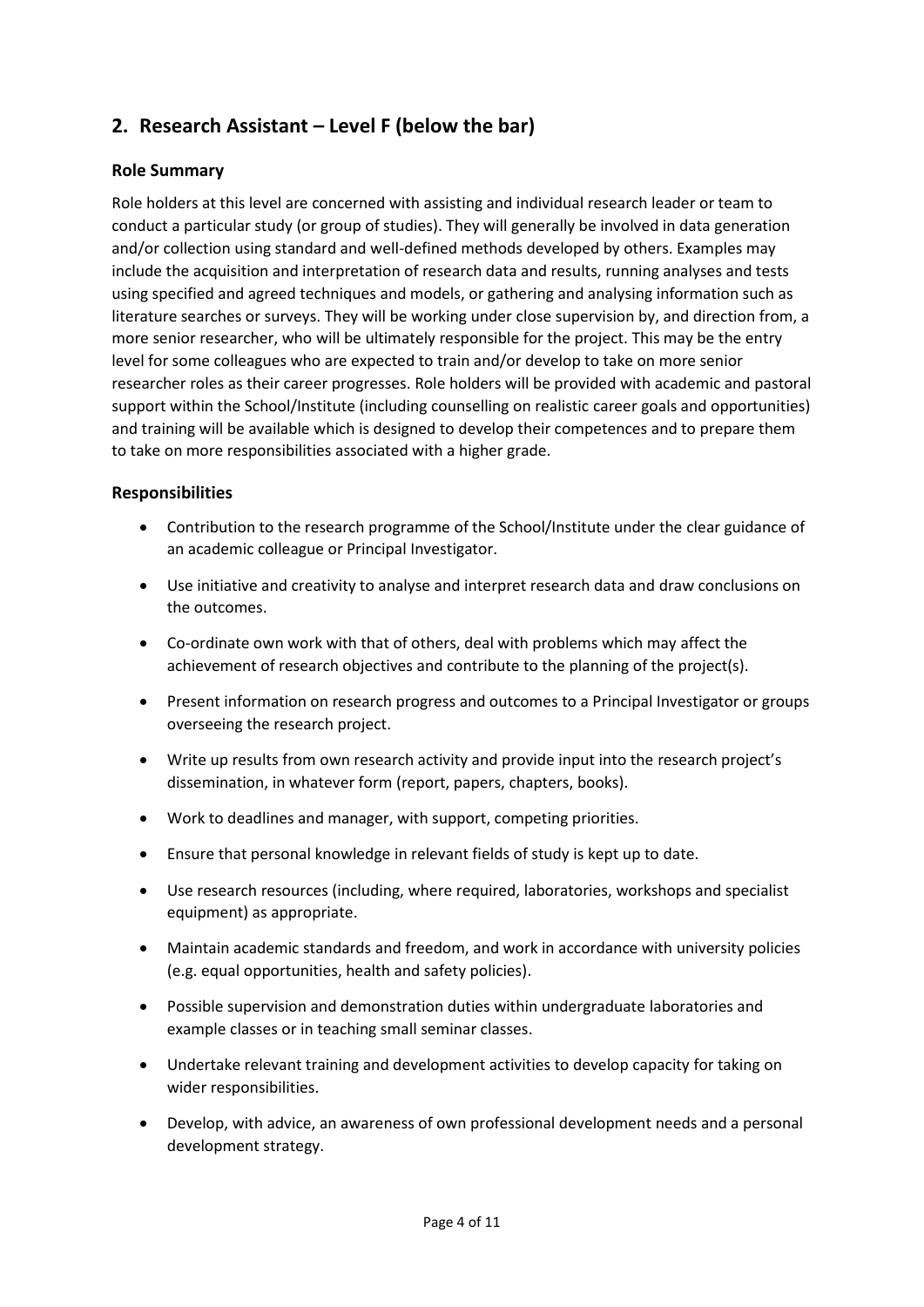#### **Key working relationships**

- Closely managed by a senior academic or Principal Investigator.
- May work with other researchers in a team and actively participate in collaborative research.
- Liaise with research colleagues and support colleagues on day-to-day issues.
- May provide guidance as required to any support colleagues and/or research students.
- May in some parts of the University work alongside, and help informally, students working in the same laboratory.
- May be starting to develop internal and external contacts with researchers in related areas of study, in order to assist the work of their research project(s)**.**

#### **Qualifications, skills and experience required**

- Good honours degree (or equivalent) with some subject knowledge in the relevant area.
- May possess (or be working towards) a higher research degree.
- Good level of analytical skills and the ability to communicate complex information clearly, both orally and through the written word.
- The ability to work collaboratively with colleagues.
- The ability to use personal initiative and creativity to solve research problems.
- Non-graduates will be expected to have other equivalent qualifications or relevant experience.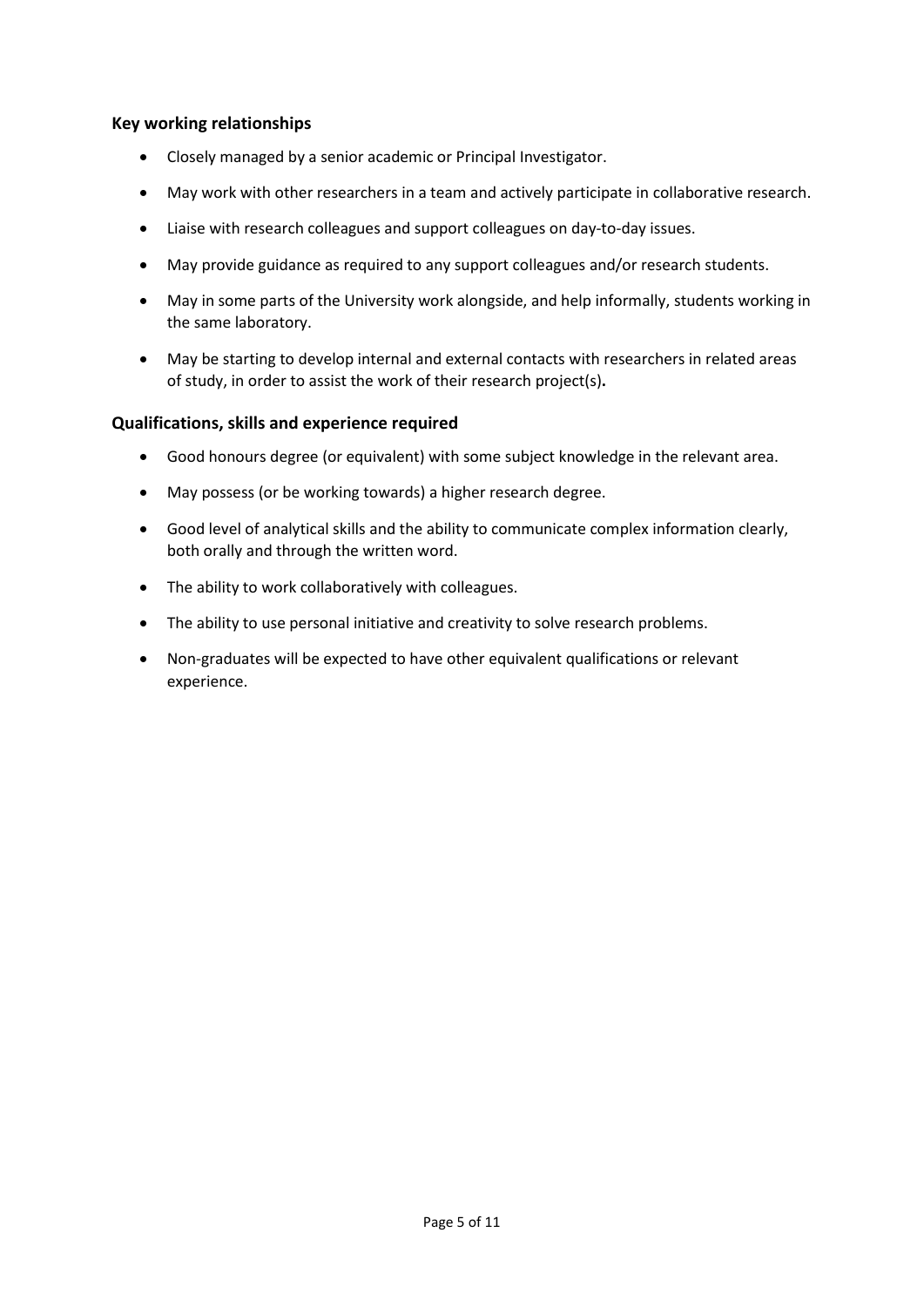# **3. Research Associate – Level F (above the bar)**

This profile assumes that all the qualifications, skills and experiences required of Research Assistant have been acquired. It also assumes that the responsibilities of a Research Assistant will have been fulfilled satisfactorily. Only the additional requirements are detailed below.

## **Role Summary**

Role holders at this level will be experienced and professional researchers (or have considerable professional experience) and will be subject specialists in a particular area or methodology, drawing upon knowledge gained from postgraduate research and/or working as a Research Assistant. They will be associated with a particular project (or projects) and will contribute ideas, and/or enhancement of techniques or methodologies. They will be expected to conduct writing for dissemination outside the School/Institute. They will still be working under supervision, but will be expected to take significant initiatives in their own work and consult with the academic or Principal Investigator over the details of the project. More experienced researchers at this level will also develop their own research objectives and proposals and will conduct individual and collaborative research projects, writing up the research work for publication. Research Associates may, where practical, contribute to the School/Institute's teaching, through supervision of projects, overseeing practical classes, or taking small group classes, and more experienced Research Associates may be involved in the supervision of postgraduate research students. Research Associates will be provided with academic and pastoral support within the School/Institute and training will be available designed to develop their competences (including counselling on realistic career goals and opportunities) and prepare them to take on more responsibilities associated with a higher grade. They may also be responsible for the supervision of one or more Research Assistants.

### **Additional Responsibilities**

- Although working under the general guidance of an academic or Principal Investigator, they will contribute ideas, including enhancements to the technical or methodological aspects of their studies, thus providing substantial 'added value'.
- Determine appropriate methodologies for research, with advice and support where required.
- Assess research findings for the need/scope for further investigations.
- Contribute to the writing up of their research and its dissemination, either through seminar and conference presentations or through publications.
- Present research findings, either at conferences or through publications in reputable outlets appropriate to the discipline.
- Contribute to grant applications submitted by others and in time develop own research objectives and proposals for funding.
- May (consonant with the terms of their funding) contribute to the teaching of students in the School/Institute on a small scale, usually within their own field of expertise and knowledge of research methods.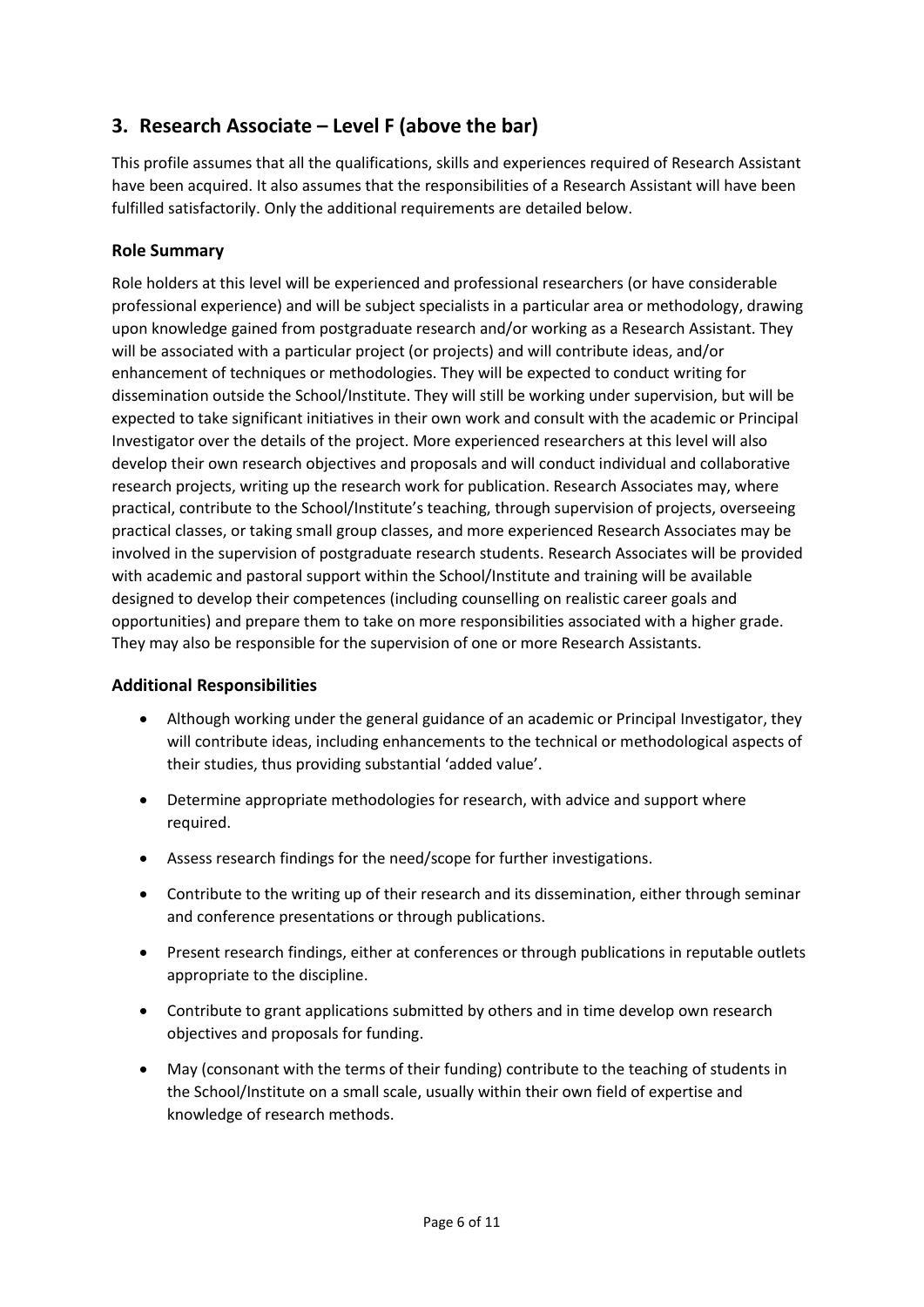- May (consonant with the terms of their funding) identify personal research objectives, develop a plan for personal research and initiate research that leads to the development of knowledge and theoretical understanding.
- Start to develop an awareness of University structures, policies and procedures and relevant issues in the higher education, research, social and political environment.
- Begin to write, with appropriate support, proposals for individual research funding or, where funders to not permit this, contribute to the writing of collective bids.
- May contribute to events celebrating the public engagement of science/social sciences/humanities.
- Where the research is apposite, begin to develop entrepreneurial links either with external organisations or with University spin-out companies, and to contribute surplus income through consultancy activities.
- Where appropriate, register patents to protect intellectual property.

#### **Key working relationships**

- Usually line managed by an academic or Principal Investigator.
- May work within teams and should contribute to the academic life of the School/Institute through participation in research seminars.
- Will need to work with the support colleagues and, on occasions, with undergraduate and postgraduate students, and interact intellectually with other academic members of the School/Institute.
- Will begin to interact with researchers in other institutions and start to develop research networks to share information, form relationships for future collaboration and identify potential sources of funding.
- Will communicate with users of research.

## **Additional Qualifications, skills and experience required for appointment to Research Associate**

- Experience of research with clear transferable skills and some experience or awareness of the research environment.
- A PhD or the equivalent in professional qualifications and experience in the research area required.
- Detailed subject knowledge in the area of research.
- Likelihood of advanced skills directly related to the research projects.
- High level of analytical and problem solving capacity.
- Ability to communicate complex information with clarity and to encourage the commitment of others.
- Presentations at conferences and/or high quality publications.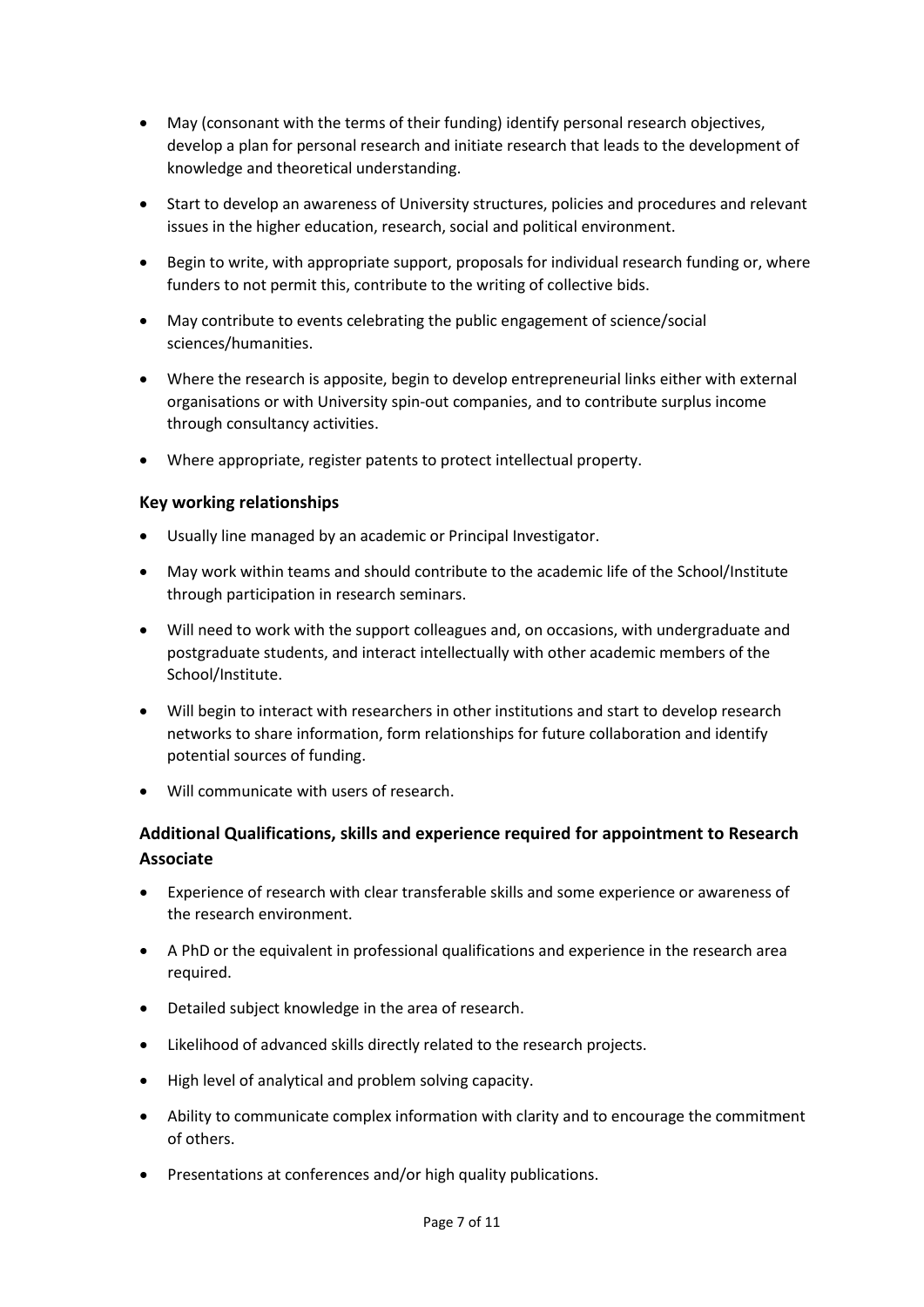- Aware of the ethical issues involved in their research work.
- In a position to bring individuals skills and insights to the research.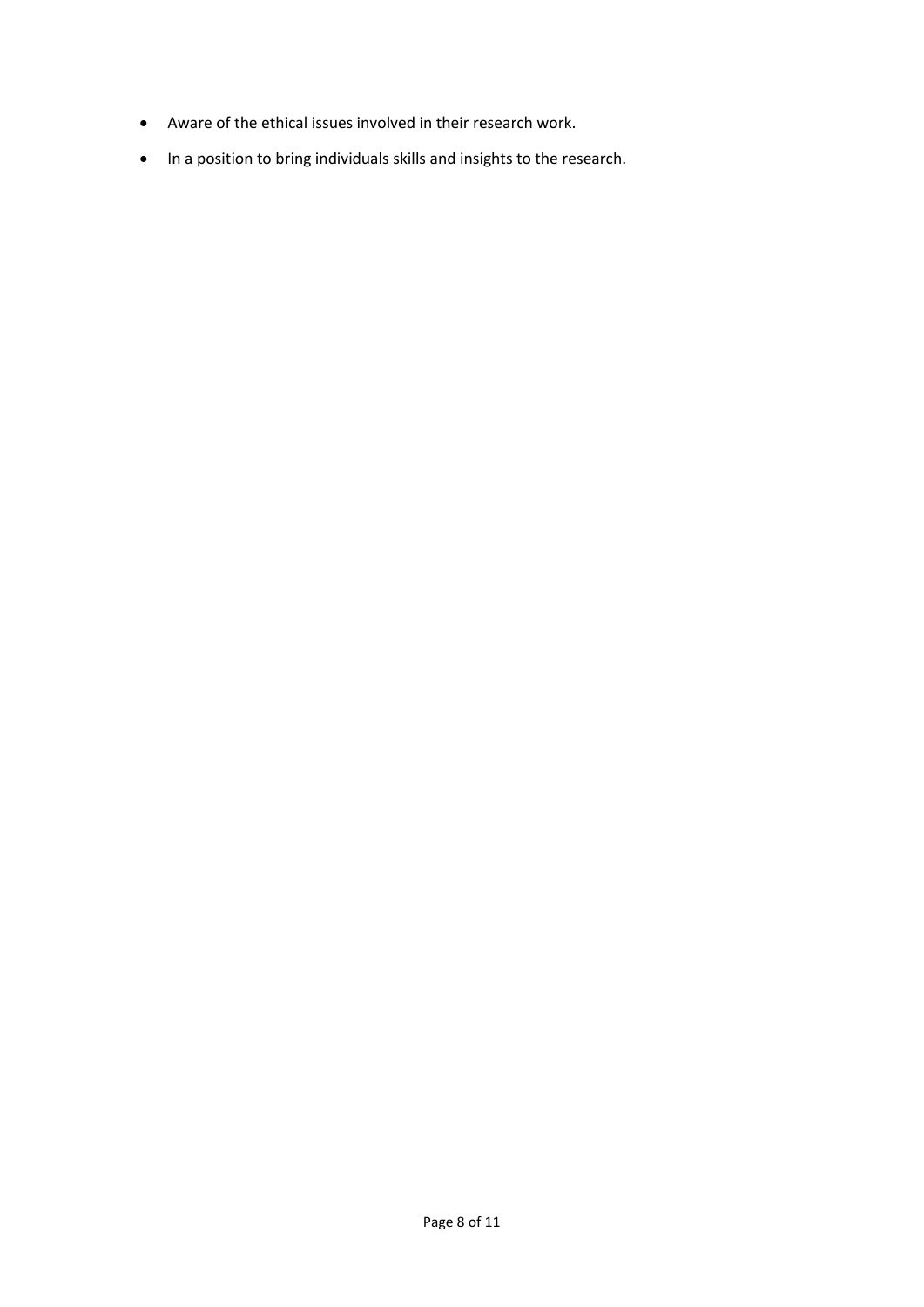# **4. Senior Research Associate – Level G**

This profile assumes that all the qualification, skills and experiences required of a Research Associate have been acquired. It also assumes that the responsibilities of a Research Associate will have been fulfilled satisfactorily. Only the additional requirements are detailed below.

### **Role Summary**

Role holders at this level will have substantial experience of research. They will initiate and take responsibility for research projects and may be Principal Investigator or, where a funding body does not permit this, act as though they were Principal Investigator. They will be involved in project management including the preparation of proposals for research funding, managing other researchers and monitoring research budgets. They will be expected to be undertaking research individually and/or collectively and to be advancing the stage of knowledge and understanding within their particular area of expertise. They will regularly publish high quality research outputs. They are likely to provide some teaching support for the School/Institute (consonant with the terms of their funding). They will be expected to be establishing a growing reputation within their particular research field and academic discipline and to be developing and demonstrating intellectual independence.

### **Additional Responsibilities**

- Independently identify research objectives and potential funding sources and prepare and write proposals for funding.
- Play a leading role in research teams to which they belong, including progressively larger and/or more complex projects, or as an individual researcher in their specific research area.
- Play a major part in the dissemination of their (or the team's) research findings, presenting at conferences of international quality or exhibit potential for international quality (in part through strong national quality publications) at the frequency appropriate to the discipline.
- Ensure intellectual rigour and adherence to ethical standards in the research for which they are responsible.
- Help colleagues in interpret their data, to manage competing priorities, and to develop their research skills.
- Ensure that knowledge and methodological/technical skills in their own, and related, areas of scholarship are extended and inform research activities.
- Monitor and, where appropriate, manage research resources (e.g. time, materials, finance, laboratory space, equipment) effectively.
- Play a leadership role in mentoring junior colleagues and co-ordinating the work of research and support colleagues.
- Supervise postgraduate research students and take responsibility for their training.
- Participate in the selection of colleagues working on their own projects, take on some specific responsibilities within the School/Institute, become involved in University governance (e.g. representing the School/Institute on faculty committees).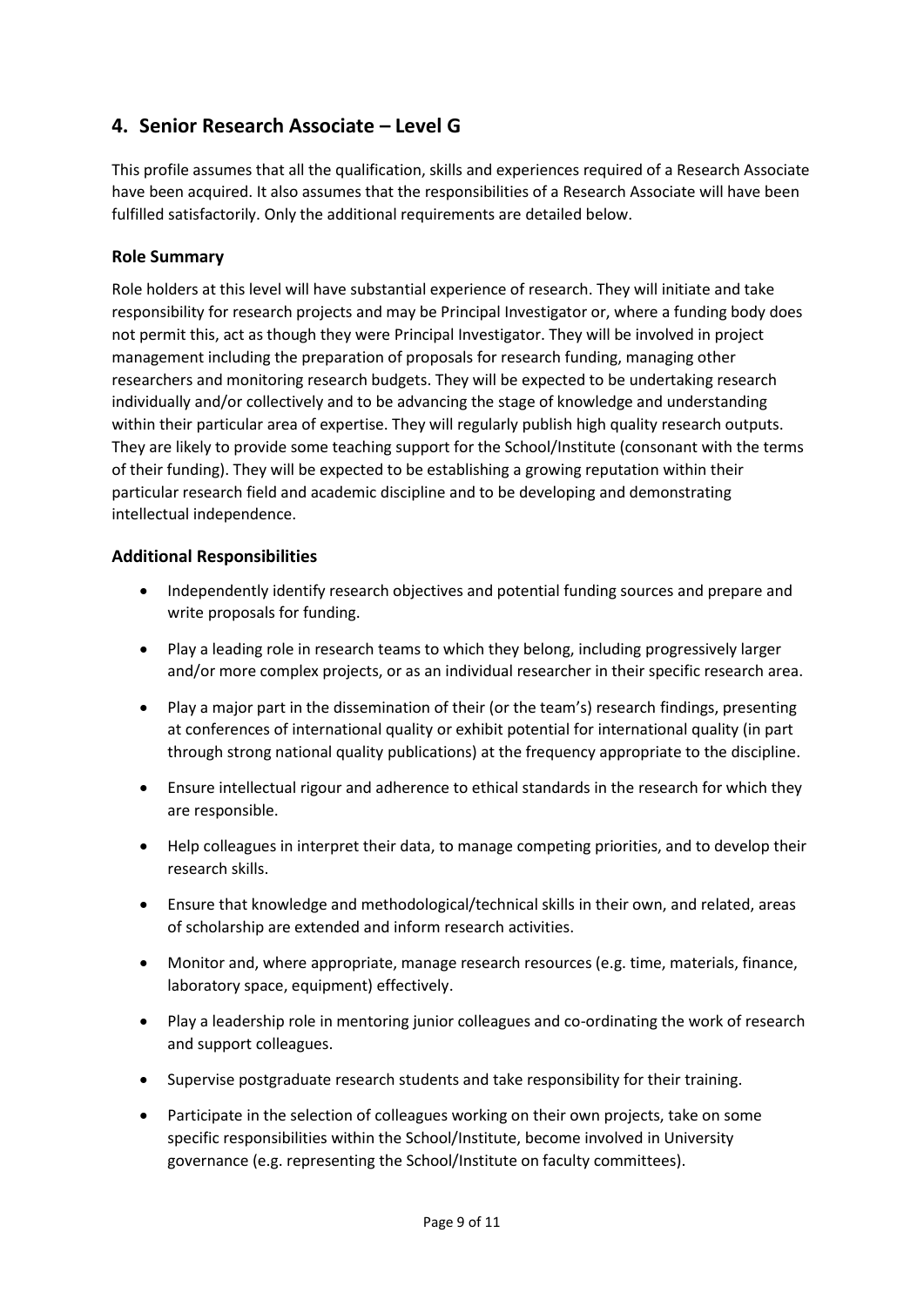- Contribute (consonant with the terms of their funding) to the teaching if the School/Institute (e.g. giving lectures in the specialty, supervising final year undergraduate research students, taking small group classes, participating in short course teaching or workshops to update professionals).
- Play an active part in research networks, develop contacts with external bodies including funding bodies, and actively seek out and develop opportunities for interdisciplinary research.
- Begin to referee papers and grant proposals for external bodies.
- Begin to chair sessions at conferences.
- Contribute to School/Institute meetings.
- Be aware of their own professional needs and take the initiative in fulfilling them.
- They may make a major contribution to events involving the public engagement of science and engineering/social sciences/humanities.
- They are likely, where appropriate, to take a leading role in developing entrepreneurial links either with external organisations or with University spin-out companies, and in engaging in consultancy activities.

#### **Key working relationships**

- Will usually have an identified line manager within the School/Institute.
- May line manage Research Assistants and/or Research Associates and will help to coordinate research projects within the School/Institute.
- May liaise with teaching colleagues and be responsible for some support colleagues.
- They may be external examiners for research students and are likely to interact with external examiners of their own students.
- Likely to operate across the Faculty to help build strong interdisciplinary research alongside other academic and research colleagues.

## **Additional Qualifications, skills and experience required for appointment to Senior Research Associate**

- In-depth subject knowledge in their areas of scholarship and well developed technical and methodological skills, and some experience in designing and delivering research projects.
- The ability to assess and evaluate concepts/theories in order to develop original solutions and particular knowledge of, and expertise in, research methodologies appropriate to their area of scholarship.
- Ability to provide leadership to small research teams.
- A strong publication record for the discipline, showing evidence of work of at least national quality.